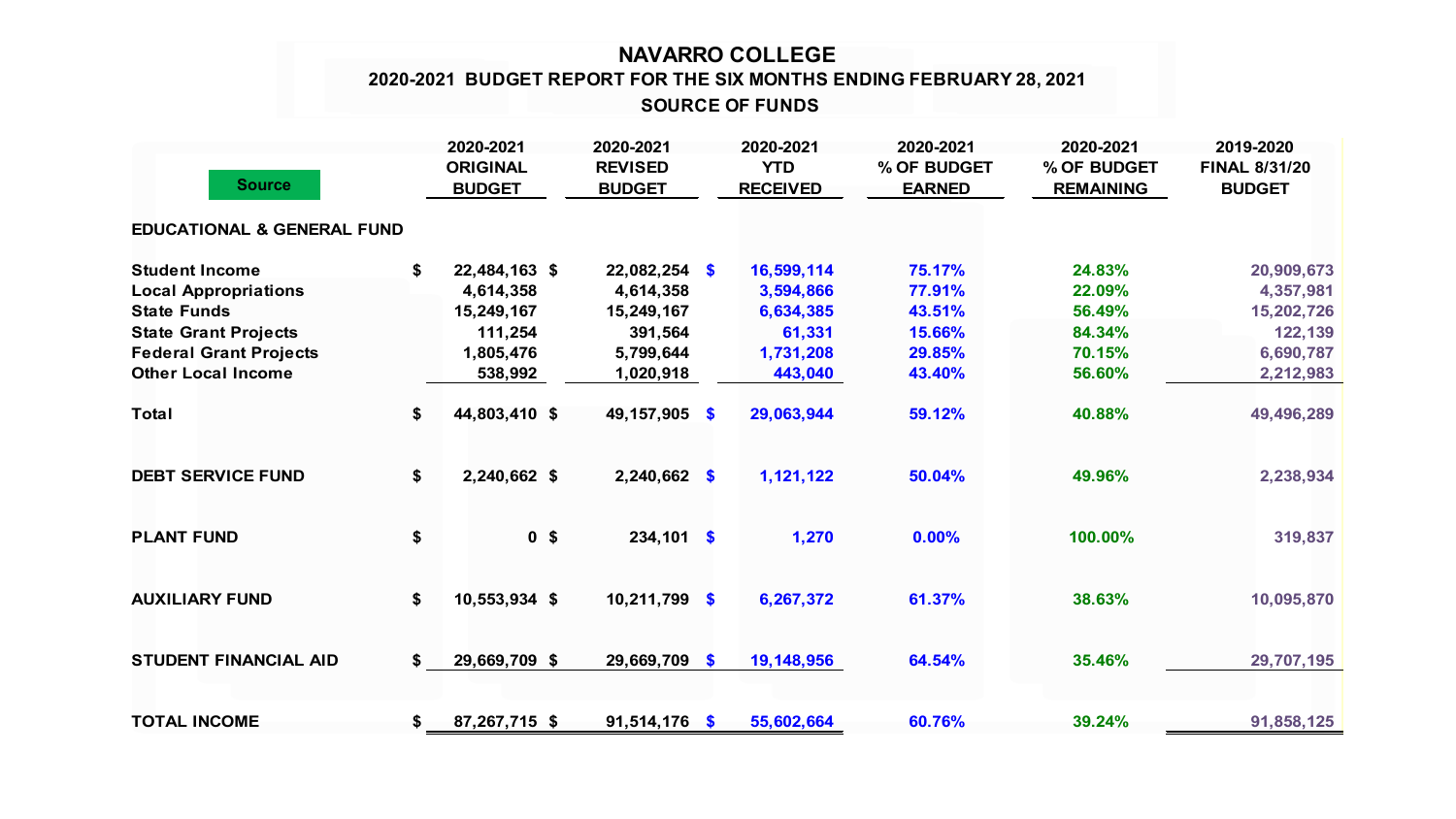## **NAVARRO COLLEGE 2019-2020 BUDGET REPORT FOR THE SIX MONTHS ENDING FEBRUARY 29, 2020 SOURCE OF FUNDS**

| <b>Source</b>                         |    | 2019-2020<br><b>ORIGINAL</b><br><b>BUDGET</b> | 2019-2020<br><b>REVISED</b><br><b>BUDGET</b> |              | 2019-2020<br><b>YTD</b><br><b>RECEIVED</b> | 2019-2020<br>% OF BUDGET<br><b>EARNED</b> | 2019-2020<br>% OF BUDGET<br><b>REMAINING</b> |  |
|---------------------------------------|----|-----------------------------------------------|----------------------------------------------|--------------|--------------------------------------------|-------------------------------------------|----------------------------------------------|--|
| <b>EDUCATIONAL &amp; GENERAL FUND</b> |    |                                               |                                              |              |                                            |                                           |                                              |  |
| <b>Student Income</b>                 | \$ | 22,186,176 \$                                 | 22,186,176 \$                                |              | 17,961,115                                 | 80.96%                                    | 19.04%                                       |  |
| <b>Local Appropriations</b>           |    | 3,868,321                                     | 4,357,981                                    |              | 3,837,152                                  | 88.05%                                    | 11.95%                                       |  |
| <b>State Funds</b>                    |    | 15,202,726                                    | 15,202,726                                   |              | 6,502,119                                  | 42.77%                                    | 57.23%                                       |  |
| <b>State Grant Projects</b>           |    | 155,935                                       | 115,354                                      |              | 84,275                                     | 73.06%                                    | 26.94%                                       |  |
| <b>Federal Grant Projects</b>         |    | 2,212,462                                     | 2,197,741                                    |              | 771,236                                    | 35.09%                                    | 64.91%                                       |  |
| <b>Other Local Income</b>             |    | 479,350                                       | 1,042,489                                    |              | 821,010                                    | 78.75%                                    | 21.25%                                       |  |
| <b>Total</b>                          | \$ | 44,104,970 \$                                 | 45, 102, 467                                 | <b>S</b>     | 29,976,907                                 | 66.46%                                    | 33.54%                                       |  |
| <b>DEBT SERVICE FUND</b>              | \$ | 2,238,934 \$                                  | 2,238,934 \$                                 |              | 1,132,938                                  | 50.60%                                    | 49.40%                                       |  |
| <b>PLANT FUND</b>                     | \$ | 0 <sup>5</sup>                                | 225,470 \$                                   |              | 9,588                                      | 0.00%                                     | 100.00%                                      |  |
| <b>AUXILIARY FUND</b>                 | \$ | 10,422,427 \$                                 | 10,464,427                                   | $\mathbf{s}$ | 6,704,126                                  | 64.07%                                    | 35.93%                                       |  |
| <b>STUDENT FINANCIAL AID</b>          | \$ | 29,707,195 \$                                 | 29,707,195                                   | <b>S</b>     | 22,600,916                                 | 76.08%                                    | 23.92%                                       |  |
| <b>TOTAL INCOME</b>                   | \$ | 86,473,526 \$                                 | 87,738,493                                   |              | \$60,424,475                               | 68.87%                                    | 31.13%                                       |  |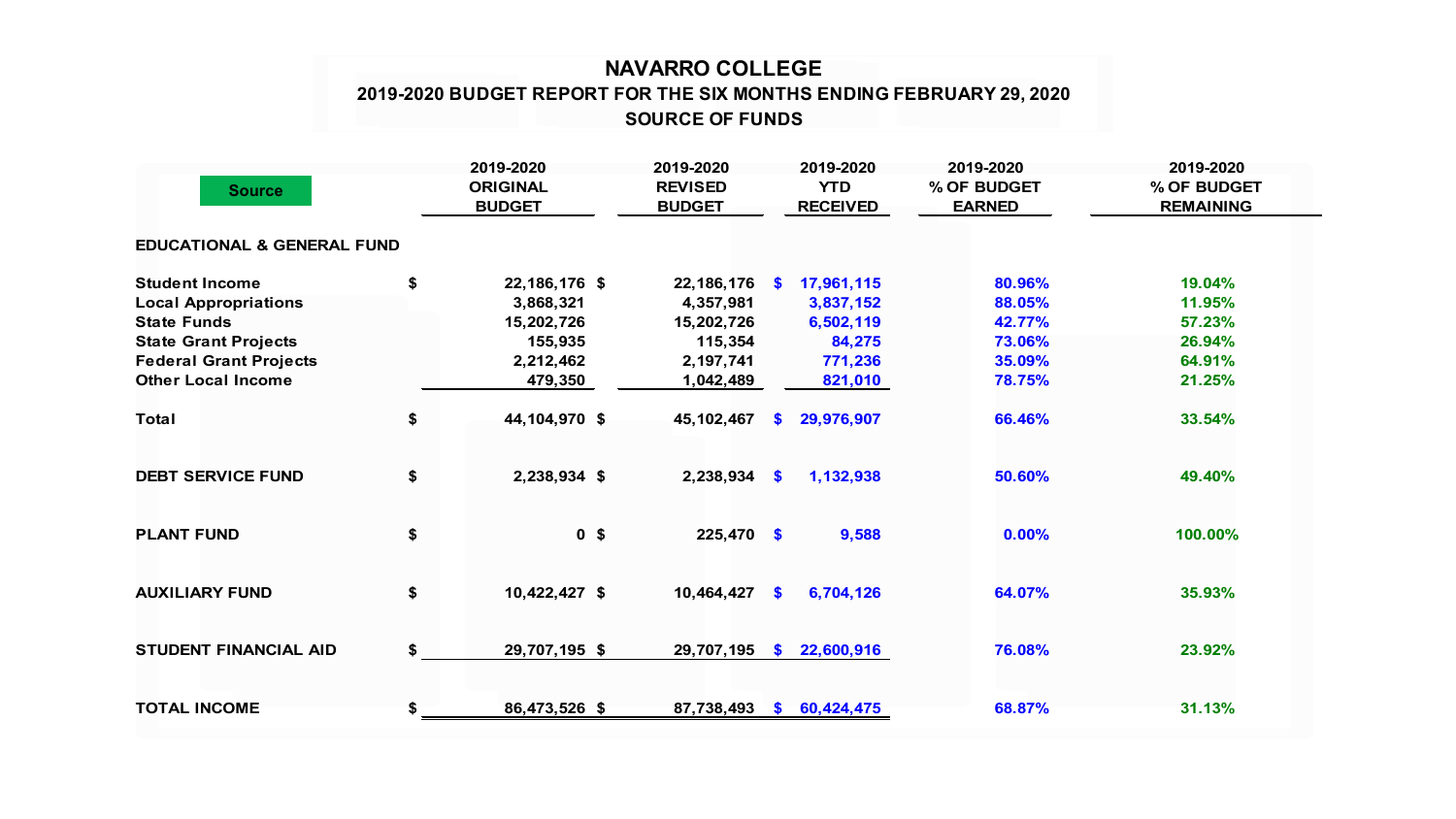## **NAVARRO COLLEGE 2020-2021 BUDGET REPORT FOR THE SIX MONTHS ENDING FEBRUARY 28, 2021 DISBURSEMENT OF FUNDS**

|                                                       |    | 2020-2021                        | 2020-2021                       | 2020-2021                     |                               | 2020-2021                      | 2020-2021                       | 2019-2020                             |
|-------------------------------------------------------|----|----------------------------------|---------------------------------|-------------------------------|-------------------------------|--------------------------------|---------------------------------|---------------------------------------|
| <b>Disbursement</b>                                   |    | <b>ORIGINAL</b><br><b>BUDGET</b> | <b>REVISED</b><br><b>BUDGET</b> | <b>YTD</b><br><b>EXPENSED</b> | 2020-2021<br><b>OBLIGATED</b> | % OF BUDGET<br><b>EXPENDED</b> | % OF BUDGET<br><b>REMAINING</b> | <b>FINAL 8/31/20</b><br><b>BUDGET</b> |
| <b>EDUCATIONAL &amp; GENERAL FUND</b>                 |    |                                  |                                 |                               |                               |                                |                                 |                                       |
| <b>General Administration</b>                         | \$ | 2,192,645 \$                     | $2,143,614$ \$                  | 1,019,751                     | \$<br>273,037                 | 60.31%                         | 39.69%                          | 2,107,626                             |
| <b>Student Services</b>                               |    | 3,776,017                        | 3,729,906                       | 1,552,654                     | 411,630                       | 52.66%                         | 47.34%                          | 3,501,082                             |
| <b>General Institutional</b>                          |    | 4,862,135                        | 4,826,426                       | 2,423,716                     | 491,149                       | 60.39%                         | 39.61%                          | 4,652,753                             |
| <b>Instructional Administration</b>                   |    | 1,445,011                        | 1,446,503                       | 610,208                       | 87,491                        | 48.23%                         | 51.77%                          | 1,395,697                             |
| <b>Staff Benefits</b><br><b>Resident Instruction:</b> |    | 7,168,132                        | 7,168,132                       | 3,148,341                     | 2,086,197                     | 73.03%                         | 26.97%                          | 6,236,252                             |
| Academic                                              |    | 6,794,475                        | 6,723,316                       | 3,304,411                     | 519,378                       | 56.87%                         | 43.13%                          | 7,238,511                             |
| Career                                                |    | 6,307,742                        | 6,285,426                       | 2,917,804                     | 767,694                       | 58.64%                         | 41.36%                          | 6,062,073                             |
| Planetarium                                           |    | 76,603                           | 77,842                          | 40,218                        | 6,770                         | 60.36%                         | 39.64%                          | 82,672                                |
| <b>Museum</b>                                         |    | 155,520                          | 156,368                         | 65,307                        | 13,880                        | 50.64%                         | 49.36%                          | 172,979                               |
| <b>Events</b>                                         |    | 65,063                           | 65,144                          | 31,574                        | 6,904                         | 59.07%                         | 40.93%                          | 93,448                                |
| Library                                               |    | 467,816                          | 469,220                         | 293,954                       | 25,711                        | 68.13%                         | 31.87%                          | 472,602                               |
| <b>Community Services</b>                             |    | 2,000                            | 2,000                           | $\mathbf{0}$                  | $\mathbf 0$                   | 0.00%                          | 100.00%                         | 1,700                                 |
| <b>Plant Maintenance &amp; Operations</b>             |    | 4,049,309                        | 4,357,283                       | 1,844,783                     | 344,599                       | 50.25%                         | 49.75%                          | 4,597,598                             |
| <b>Appropriations</b>                                 |    | 5,679,816                        | 5,284,497                       | 2,139,907                     | 269,489                       | 45.59%                         | 54.41%                          | 6,064,782                             |
| <b>State Grant Projects</b>                           |    | 111,254                          | 391,564                         | 66,059                        | 39,063                        | 26.85%                         | 73.15%                          | 122,139                               |
| <b>Federal Grant Projects</b>                         |    | 1,615,845                        | 5,638,013                       | 2,672,502                     | 530,026                       | 56.80%                         | 43.20%                          | 6,495,349                             |
| <b>Local Grant Projects</b>                           |    | 34,027                           | 392,651                         | 80,478                        | 45,373                        | 32.05%                         | 67.95%                          | 199,026                               |
| <b>Total</b>                                          | \$ | 44,803,410 \$                    | 49,157,905 \$                   | 22,211,667                    | \$<br>5,918,391               | 57.22%                         | 42.78%                          | 49,496,289                            |
| <b>DEBT SERVICE FUND</b>                              | \$ | 2,240,662 \$                     | 2,240,662 \$                    | 110,484                       | \$<br>1,945,031               | 91.74%                         | 8.26%                           | 2,238,934                             |
| <b>PLANT FUND</b>                                     | \$ | 0 <sup>5</sup>                   | $234,101$ \$                    | 105,518                       | \$<br>$\mathbf 0$             | 45.07%                         | 54.93%                          | 319,837                               |
| <b>AUXILIARY FUND</b>                                 | \$ | 10,553,934 \$                    | 10,211,799 \$                   | 4,832,456                     | \$<br>933,261                 | 56.46%                         | 43.54%                          | 10,095,870                            |
| <b>STUDENT FINANCIAL AID</b>                          | \$ | 29,669,709 \$                    | 29,669,709 \$                   | 20,226,083                    | \$<br>$\mathbf 0$             | 68.17%                         | 31.83%                          | 29,707,195                            |
| <b>TOTAL DISBURSEMENTS</b>                            | \$ | 87,267,715 \$                    | 91,514,176 \$                   | 47,486,208                    | \$<br>8,796,683               | 61.50%                         | 38.50%                          | 91,858,125                            |